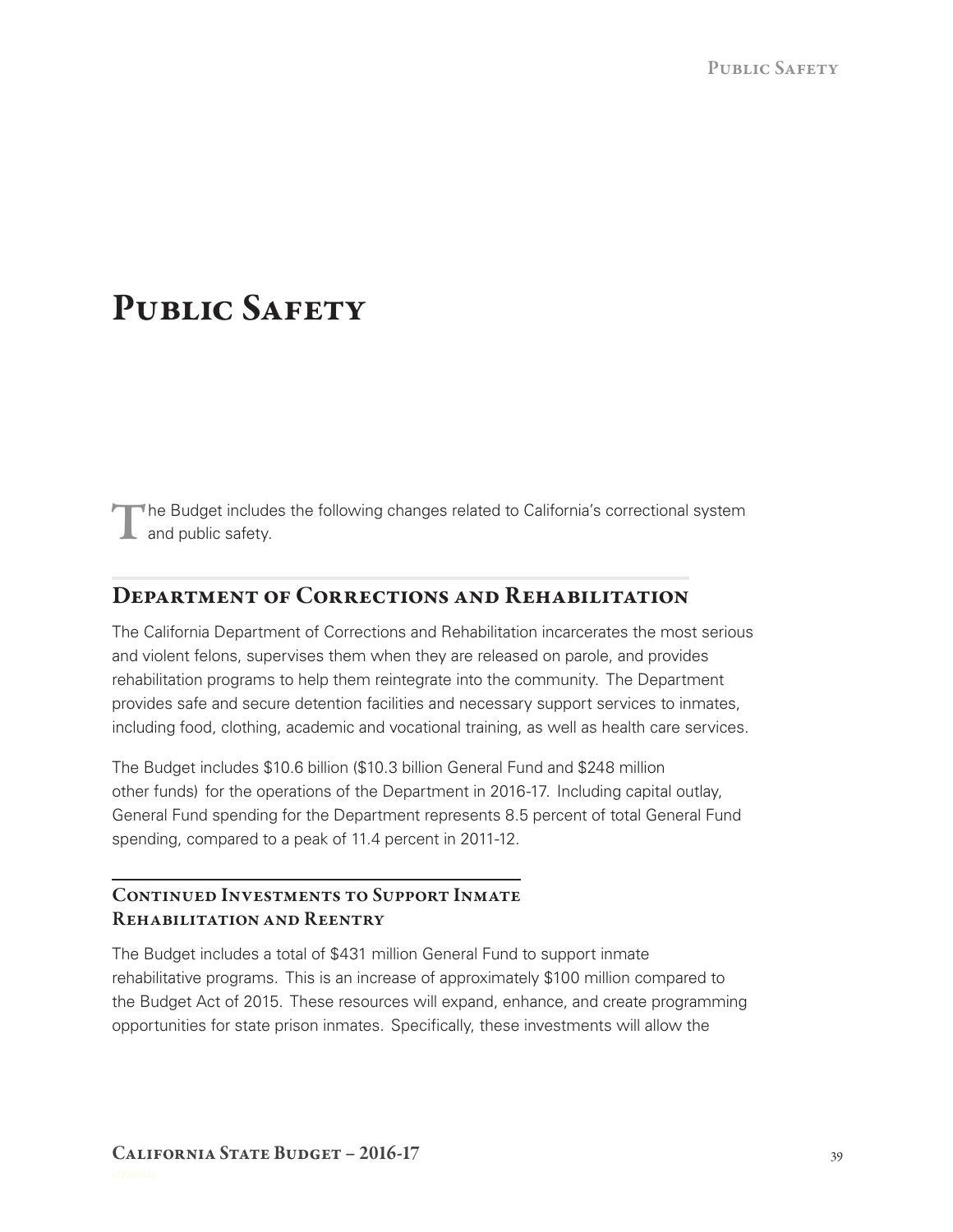career technical education opportunities for inmates. The Budget also includes \$3 million third watch to alleviate program space constraints on second watch, and encourage Department to better serve long-term offenders, expand community reentry programs, expand cognitive behavioral therapy programs to all institutions, including in‑prison substance use disorder treatment, and increase other rehabilitative programming and for custody staffing to enable the Department to offer more rehabilitative programs on inmates with jobs to participate in programs and educational opportunities by making them available on third watch.

 its rehabilitative vision, which includes continuing to refine, enhance, and implement programs that address individual criminogenic needs, reduce recidivism, and transition These program investments provide the Department an opportunity to operationalize offenders into contributing members of society.

 and cost benefits. To this end, the Budget includes \$4.5 million General Fund to allow To measure the success of programs, the Department will evaluate in‑custody and community programs for effectiveness, compliance with national best practices, the Department to further develop an information technology solution to improve its ability to track specific outcomes. These outcomes will help the Department track an offender's rehabilitative life cycle and begin implementing performance‑based contracting for rehabilitative services, which help reduce recidivism. In addition, the Department is partnering with the Pew-MacArthur Results First Initiative to engage in a large-scale evaluation of the programs offered to inmates and parolees to identify which programs are cost‑effective and successful, and to prioritize and expand effective evidence‑based programs based on this analysis. Together, these efforts will inform the future of rehabilitative programs and services to support state inmates and parolees.

#### In‑Prison Rehabilitative Programs and Education

The Division of Rehabilitative Programs continues to focus on reentry services for offenders who are within four years of release and have a moderate-to-high risk to reoffend and a moderate-to-high criminogenic need for services. The Budget includes the following adjustments for these programs:

• Cognitive Behavioral Therapy—The Budget includes \$2.2 million General Fund to expand cognitive behavioral programming to all institutions. Cognitive behavioral therapy programming includes the major areas of substance use disorder treatment, criminal thinking, anger management and family relations.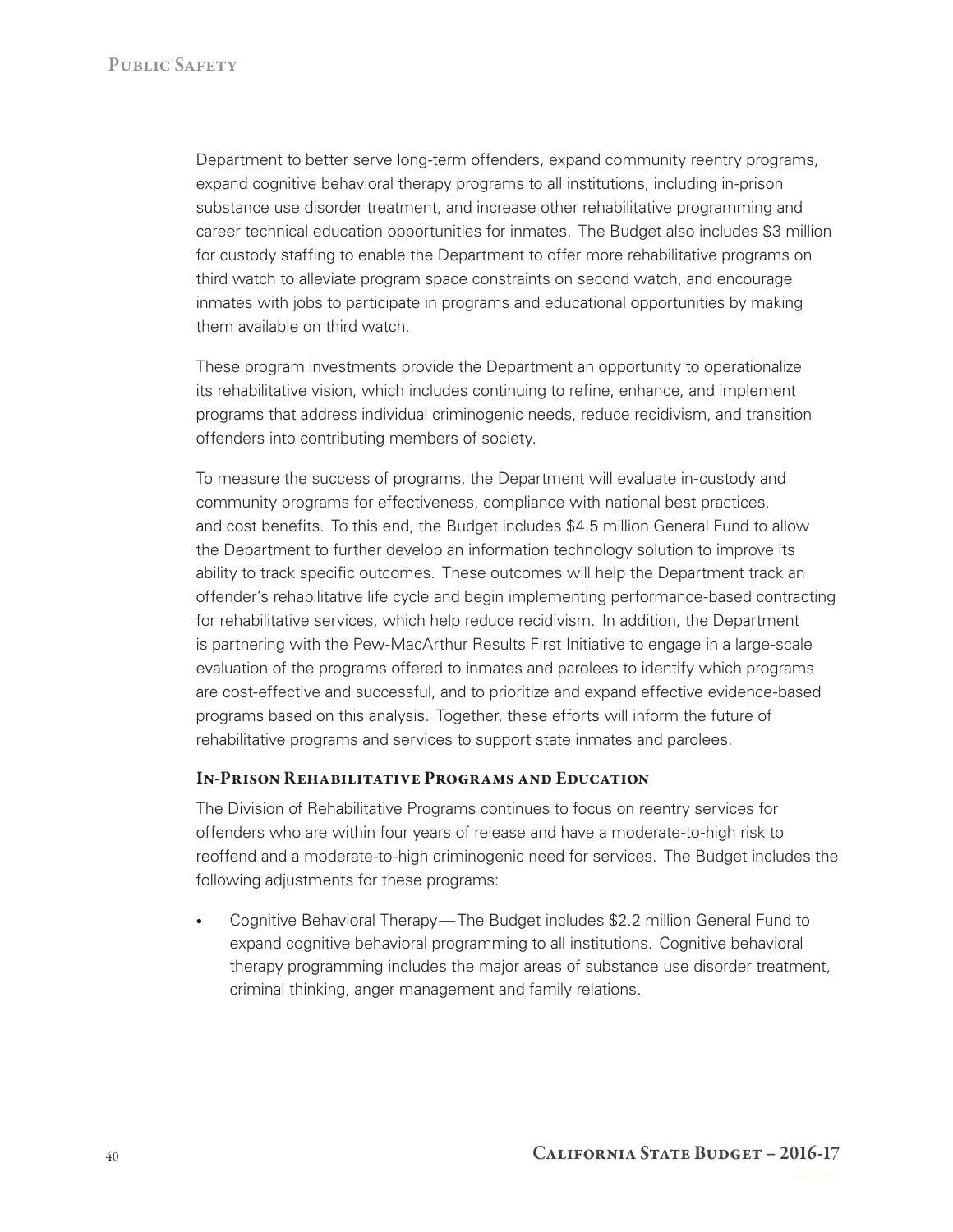- Substance Use Disorder Treatment—The Budget includes \$18.9 million General Fund to continue the expansion of substance use disorder treatment programs to the remaining 11 institutions currently without a program and expand the current number of slots at prison-based reentry hubs.
- • Innovative Programming Grants—The Budget includes \$8.6 million General Fund for innovative programming grants that focus on offender responsibility and restorative justice principles. Of this amount, \$5.5 million is one-time to focus on programs that have proven successful in serving long-term or life-term inmates.
- Arts in Corrections—The Budget includes \$4 million General Fund to expand the Arts in Corrections program to all institutions through a partnership with the California Arts Council.
- eReader Community College Content—The Budget includes \$3 million Proposition 98 General Fund to provide inmates enrolled in community colleges with access to textbook content.
- Internet Protocol Television Integration—The Budget includes \$3.7 million General Fund to develop content and enable the Department to create the necessary infrastructure at each prison to support a television network to deliver rehabilitative programming to more inmates.
- Career Technical Education—The Budget includes \$2.3 million General Fund to add \$4.2 million ongoing) to provide secured internet access at all institutions to allow 12 career technical education programs statewide to reduce the current waiting lists at institutions that have available classroom space to support these programs. The Budget also includes \$4.1 million General Fund (\$10.6 million in 2017‑18 and inmates participating in career technical education courses to complete classroom coursework, real-time shop exercises, and certification exams. This technology upgrade will be implemented over a two‑year period and will improve the Department's ability to provide offenders with a marketable trade that improves opportunities for employment upon release.

#### Expansion of Programs and Services for Lifer Population

 request transitional housing as part of their parole plans. Furthermore, the needs of In recent years, the number of long-term offenders being released after serving lengthy periods of incarceration has steadily increased. The Board of Parole Hearings indicates that approximately 80 percent of life‑term offenders released to parole require or offenders incarcerated for long terms are unique and better served by programs tailored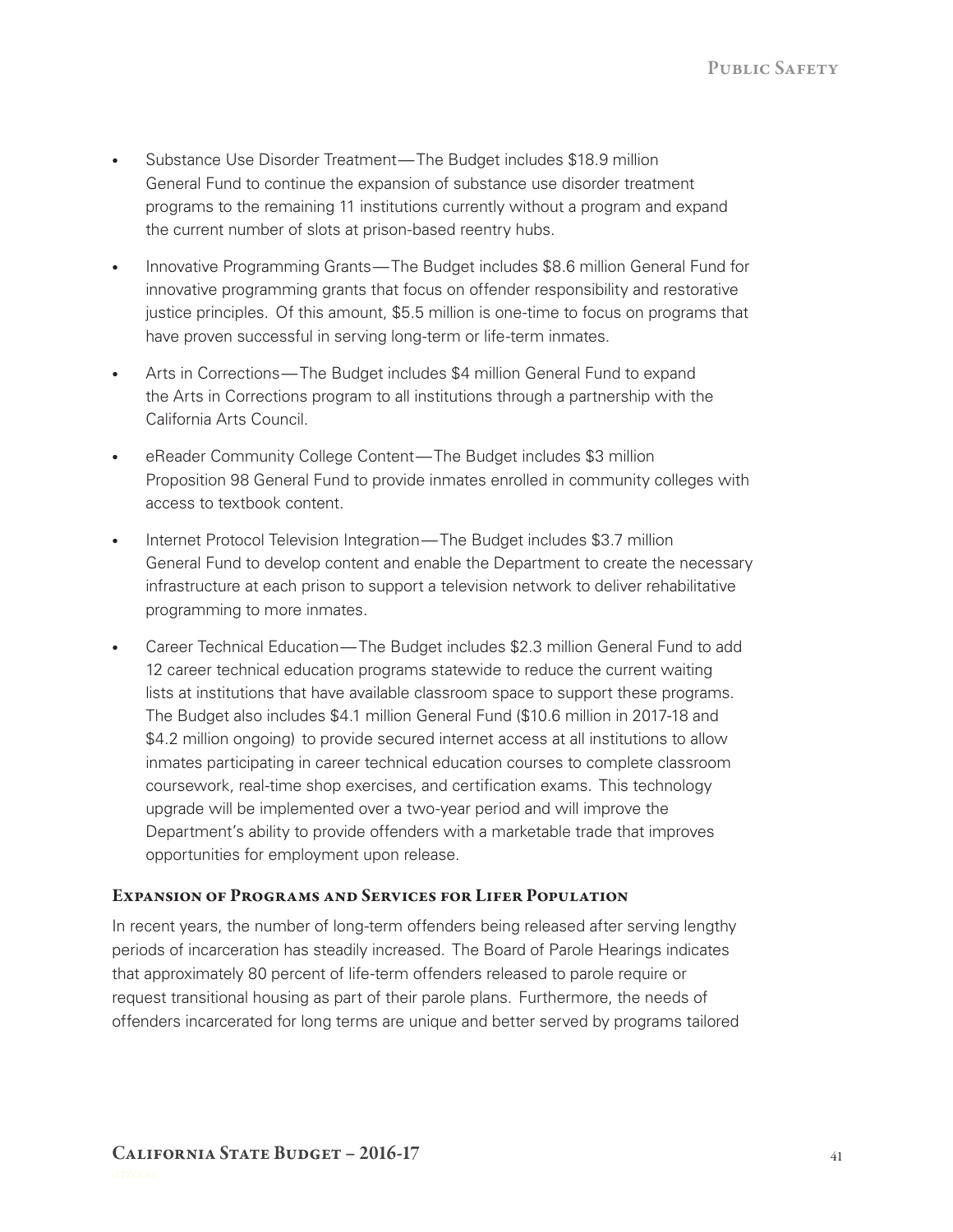to their needs. The Budget includes the following investments specifically targeted to long-term offenders:

- • Parolee Service Center Beds—The Budget includes \$3.1 million General Fund to add 136 parolee service center beds on a statewide basis. Parolee service centers provide residential and support services that focus on employment, job search and placement training, substance use disorder education, stress management, victim awareness, computer supported literacy and life skills.
- In-Prison Long-Term Offender Program—The Budget includes \$3.4 million General Fund, of which \$2.1 million is one-time, to add a Long-Term Offender Program at a male level III or IV facility, increasing the number of slots by approximately 1,700. This voluntary in‑prison reentry program is designed specifically for long-term offenders, providing substance use disorder treatment, criminal thinking, anger management, family relations, victim impact, denial management and employment readiness.
- Offender Mentor Certification Program—The Budget includes \$423,000 General Fund for the Offender Mentor Certification Program. Long-term and life-term inmates who complete this voluntary 10-month program are trained and certified to become mentors for alcohol and drug counseling. Upon completion, inmates are assigned as mentors and obtain 4,000 hours of work experience in substance use disorder treatment programs. Once those hours are fulfilled, inmates are eligible to obtain a substance use disorder counseling certification that can be used to gain employment upon release. This augmentation will enable the Department to train an additional 64 inmates annually.
- Pre-Employment Transitions Program—The Budget includes \$3.1 million General Fund to expand the Transitions Program to all institutions to offer employment preparation, teaching job-readiness, job search and prerequisite skills needed for the current job market. Participants learn about community resources and programs to help with transition and are linked to One‑Stop Career Centers and social service agencies in their counties of residence. The Department will discontinue the use of contractors for this program and will hire teachers to serve approximately 23,000 inmates annually.
- Extended Family Visits—The Budget includes statutory changes to allow life-term inmates to be eligible for extended family visits.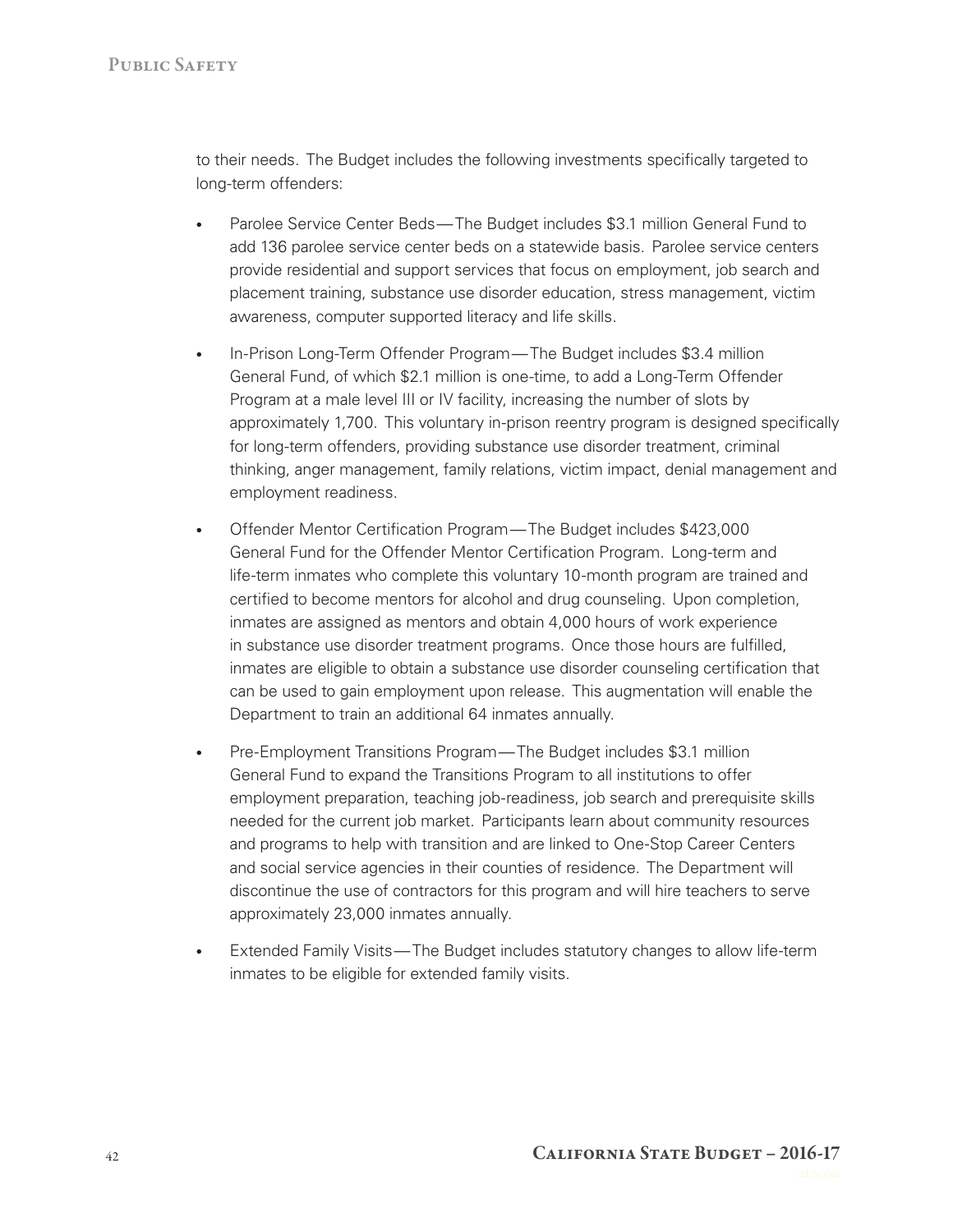PUBLIC SAFETY

The Department will also begin efforts to develop a program that provides six-month transitional housing in locations closest to the communities in which life-term inmates will be released. Offenders serving long terms in prison are often unprepared for reentering society due to changes in technology and day-to-day living advances. Transitional housing will assist these offenders to successfully reenter society. Additionally, the Department has taken steps to allow offenders placed in transitional housing immediate access to community leave passes, phones and visitation, and to place these parolees in an appropriate service or treatment program based on their needs assessment.

#### Community Reentry Program

 medical care, employment, education, housing, family reunification, and social support. state prison. To date, the Department has contracts to house 340 inmates in community The Budget includes \$32.1 million General Fund to continue the community reentry program. Reentry programs link offenders to a range of community-based, rehabilitative services that assist with substance use disorders, mental health care, The program is voluntary and allows eligible male inmates committed to state prison to serve the end of their sentences in the community in lieu of confinement in reentry facilities. The Budget includes resources for a total of 680 beds in 2016‑17 and increases the eligibility criteria from 120 days prior to release to up to one year. The Budget also includes one-time incentive payments to local governments to aid in the siting of community-based transitional housing for previously incarcerated offenders as discussed in the Statewide Issues and Various Departments Chapter and one-time funding for community infrastructure grants discussed in the Health and Human Services Chapter.

#### WORKFORCE DEVELOPMENT

The Budget includes \$4 million General Fund for the Department to increase leadership training efforts and evaluate its current workforce to create a succession management plan. The Department will focus on promoting and developing programs that support workforce excellence and employee wellness, and will also consider a partnership with the National Institute of Corrections to develop and implement training modules or programs focused on correctional peace officer recruitment, retention and mentorship.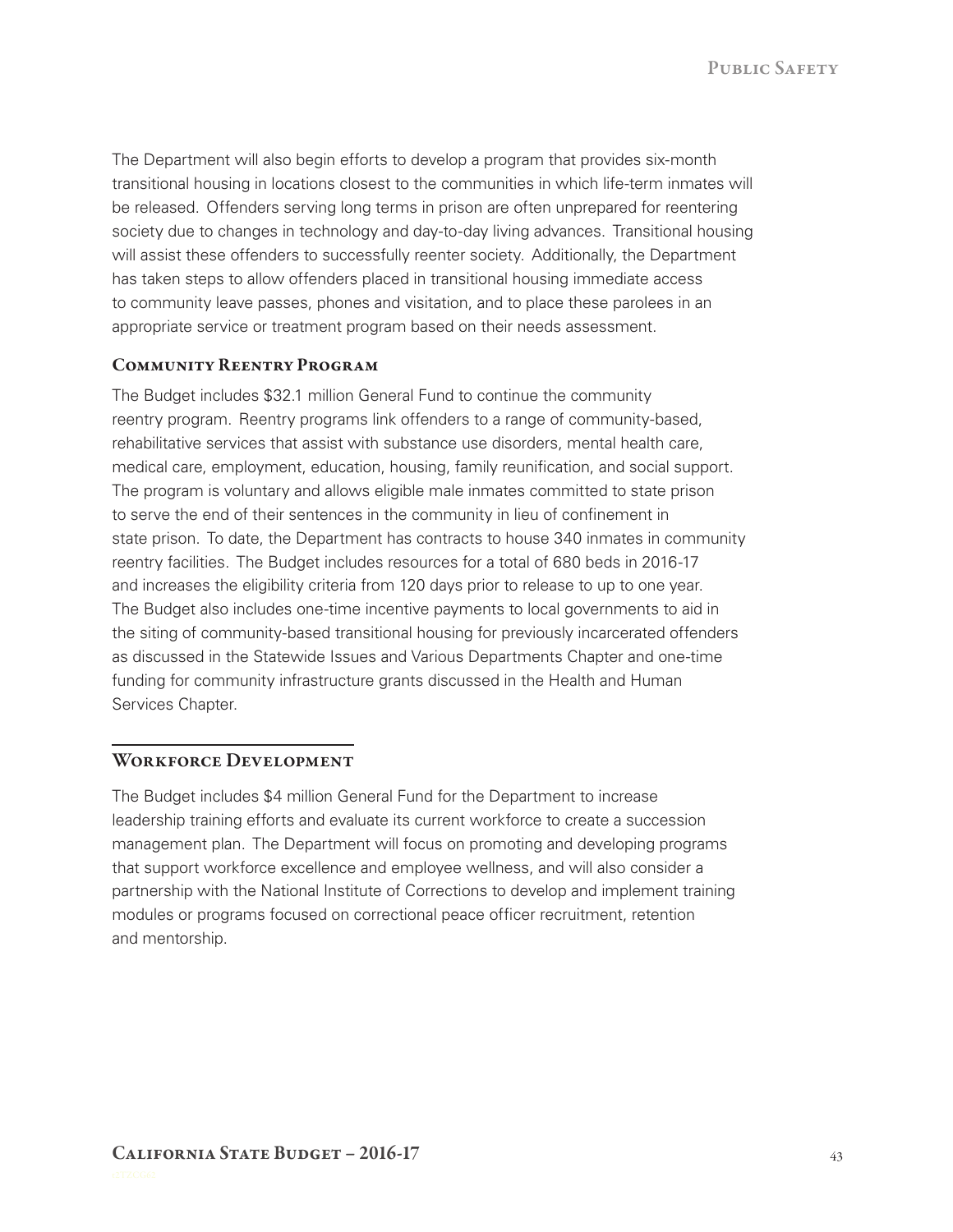# Local Criminal Justice Facility Construction

 by addressing local infrastructure needs. Specifically, the state has provided \$2.2 billion in lease revenue authority for local jail construction over the last several years—with the improve the state's overall criminal justice system, and includes a total of \$270 million rehabilitative programming, mental health services, or treatment space. The state has made significant investments to support the local criminal justice system most recent rounds of funding focused on treatment and programming space and better beds, rather than increased capacity. The Budget continues the state's commitment to assist counties in more appropriately serving offenders housed in county jails to in lease revenue authority to address remaining gaps at the local level. Of this amount, \$20 million is set aside for Napa County to replace its jail as a result of damage caused by the 2014 earthquake. The remaining \$250 million will be awarded on a competitive basis to counties that never received an award or previously received only a partial award from the state for replacing or renovating county jails to improve custodial housing, reentry,

Consistent with the most recent round of funding authorized by Chapter 37, Statutes of 2014 (SB 863), there is a 10‑percent county match requirement, but the match may be reduced to 5 percent for small counties. Counties that previously applied and submitted recent documentation to support the need for improved adult local criminal justice facility housing with an emphasis on expanded program and treatment space will not be required to resubmit such documentation.

Any locked facility constructed or renovated with state funding awarded under this latest round of funding is required to include space to provide onsite, in-person visitation capable of meeting or surpassing the minimum number of weekly visits required by state regulations for persons detained in the facility. Any county applying for financing authority must also include a description of efforts to address sexual abuse in its adult local criminal justice facility constructed or renovated through this program.

# PROPOSITION 47

Proposition 47 requires misdemeanor rather than felony sentencing for certain property and drug crimes, and permits inmates previously sentenced for these reclassified crimes to petition for resentencing. Based on spring projections, Proposition 47 is expected to reduce the inmate population by 5,247 in 2015-16.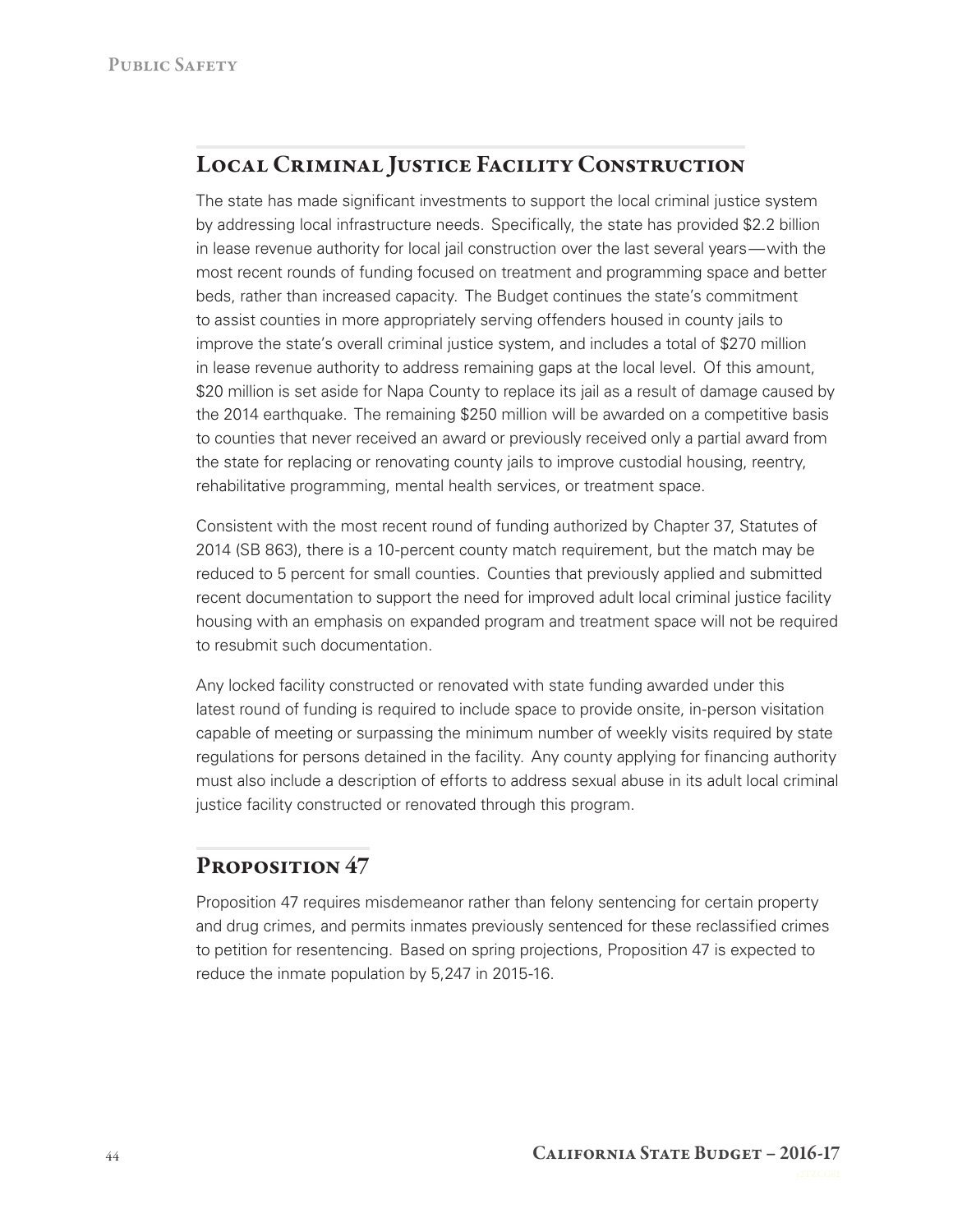Proposition 47 requires that state savings resulting from the proposition be transferred into a new fund, the Safe Neighborhoods and Schools Fund. The new fund will be used to reduce truancy and support drop-out prevention programs in K-12 schools, increase victim services grants, and support mental health and substance use disorder treatment services. The first transfer of state savings to the Safe Neighborhoods and Schools Fund will occur in 2016‑17. The Department of Finance calculates net savings of \$39.4 million when comparing 2015-16 to 2013-14. This calculation assumes savings from a reduction in the state's adult inmate population, trial court workload associated with fewer felony filings and more misdemeanor filings, and the number of offenders resentenced and released from the Department of State Hospitals, and increased costs due to a temporary increase in the parole population and trial court resentencing workload. Ongoing savings are expected to be approximately \$62.6 million.

 The Budget includes an additional discretionary one‑time investment of \$28 million programs (\$10 million). This increases the total allocation related to Proposition 47 to General Fund for grants to support drop‑out and truancy prevention programs (\$18 million) and grants to support mental health and substance use disorder treatment and diversion \$67.4 million as displayed in Figure SAF‑01.

|                                                                            |                                                                                                    | <b>Finance Calculation</b><br>per Proposition 47 |                           | Supplemental<br>Allocation | Total<br>Allocation |
|----------------------------------------------------------------------------|----------------------------------------------------------------------------------------------------|--------------------------------------------------|---------------------------|----------------------------|---------------------|
| Department                                                                 | Purpose                                                                                            | Percentage                                       | $2016 - 17$ <sup>1/</sup> | 2016-17                    | 2016-17             |
| Board of State and<br>Community<br>Corrections                             | <b>Mental Health Treatment</b><br>Substance Use Disorder<br>Treatment<br><b>Diversion Programs</b> | 65%                                              | \$25,642,000              | \$10,000,000               | \$35,642,000        |
| State Department of<br>Education                                           | Improve Outcomes for K-12<br><b>Students</b><br>Reduce Truancy                                     | 25%                                              | \$9,862,000               | \$18,000,000               | \$27,862,000        |
|                                                                            | Support Students at Risk of<br>Dropping Out of School or<br>who are Victims of Crime               |                                                  |                           |                            |                     |
| California Victim<br>Compensation and<br><b>Government Claims</b><br>Board | <b>Support Trauma Recovery</b><br>Centers that<br>Serve Crime Victims                              | 10%                                              | \$3,945,000               |                            | \$3,945,000         |
|                                                                            | <b>Total</b>                                                                                       | 100%                                             | \$39,449,000              | \$28,000,000               | \$67,449,000        |

#### Figure SAF-01 **Proposition 47 2016-17 Allocation**

 $1/2016$ -17 calculation is based on estimated 2015-16 savings.